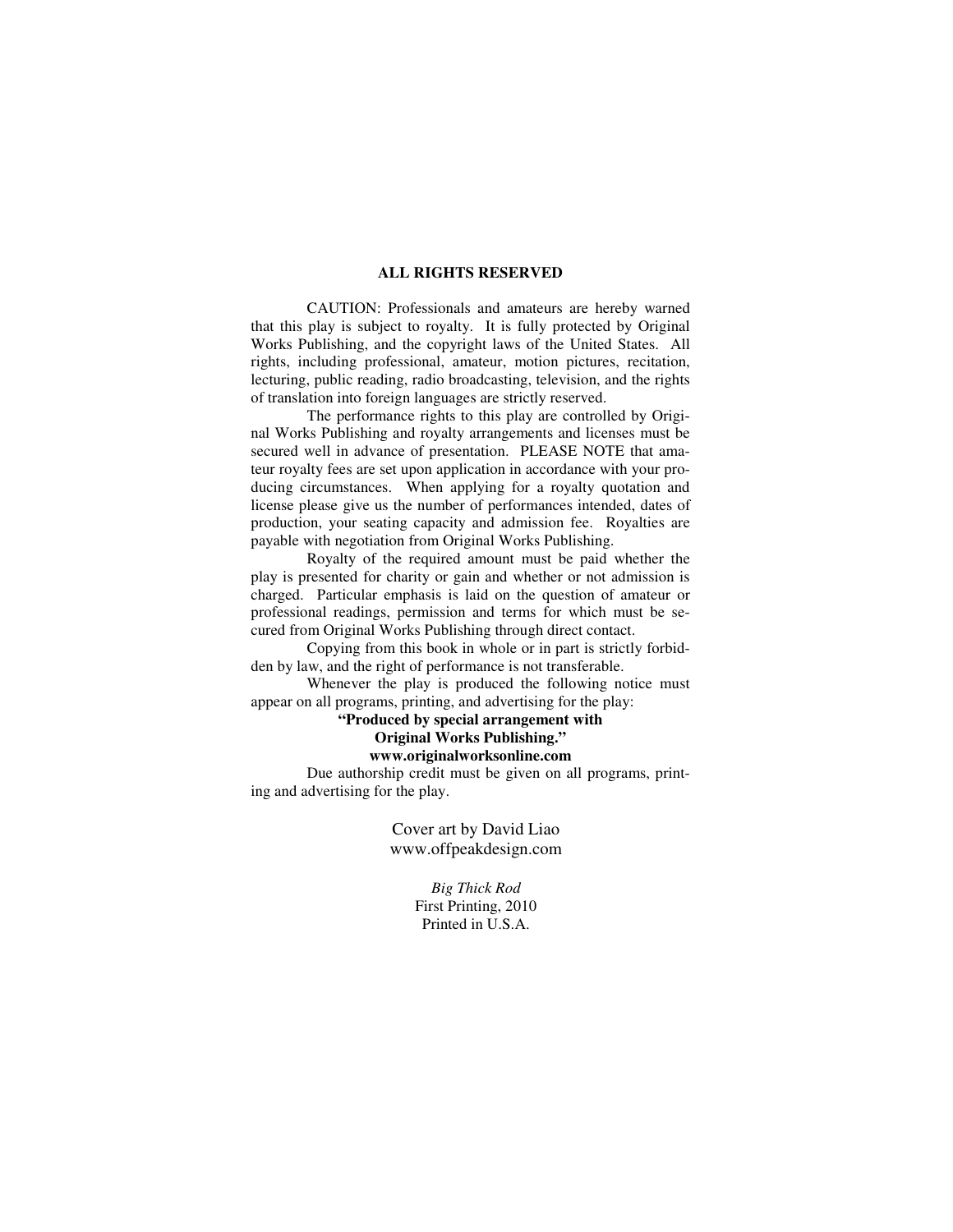# **More Great Plays Available From OWP**

# **7 Redneck Cheerleaders by Louis Jacobs**

4 Males, 4 Female

**Synopsis**: LA Cult Hit 7 REDNECK CHEERLEADERS tells the story of a novice playwright and expert push over, Ben, attempting to direct his first play—at the advice of a favorite aunt on her deathbed. He meets a Hollywood theatre producer at Trader Joe's and the Equity-waiver hell begins. Ben's play within the play is an American Tale of a small town boy, Young, who against the wishes of a tyrannical, podunk father, is determined to become a high school cheerleader for the sake of love. Out of his element with actor-types, Ben rehearses the cast in their redneck roles. Hearts are trampled on. Rim jobs are discussed. Testicles are mangled and some actors die. But not without a serious, and cathartic, cheer-competition finale. And Ben's favorite aunt smiles down from Lesbian Heaven.

# **Poona the Fuckdog and other plays for children by Jeff Goode**

cast of 8-17, depending on doubling

**Synopsis:** Once upon a time there was a Fuck Dog. Named Poona. Poona was a very lonely Fuck Dog until one day she was visited by her Fairy God Phallus and taught how to play a fun game in her big pink box. Poona suddenly becomes a very popular Fuck Dog! Poona's adventures take her to the Kingdom of Do (where nobody did) ruled by a powerful television set. She meets, among others, Suzy-Suzy Cyber Assassin, a thespian shrub, lost space aliens, and she even talks to God! Poona finally grows old and must tell her fabulous story to all you little kiddies.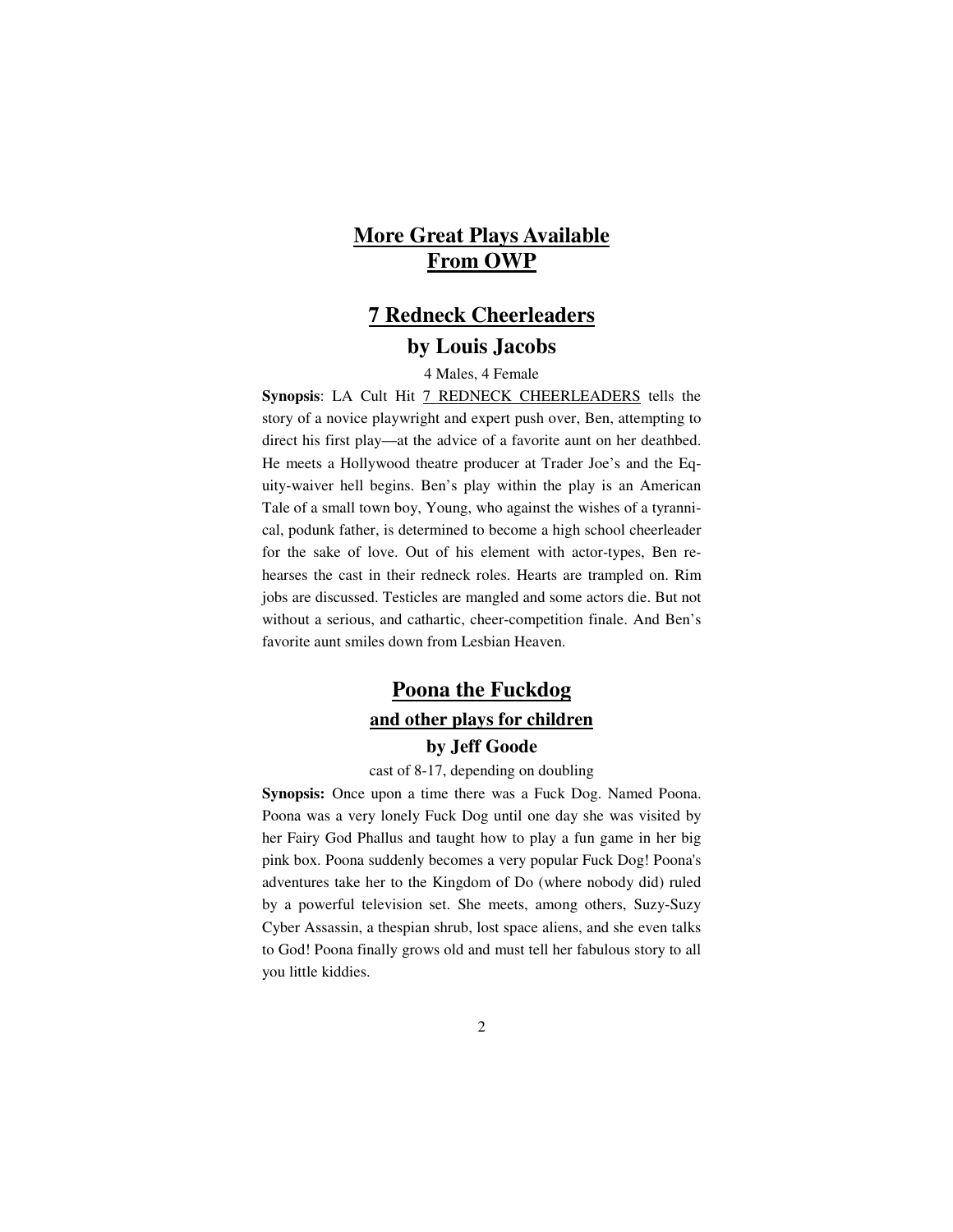**Big Thick Rod** 

**By** 

**Stanton Wood**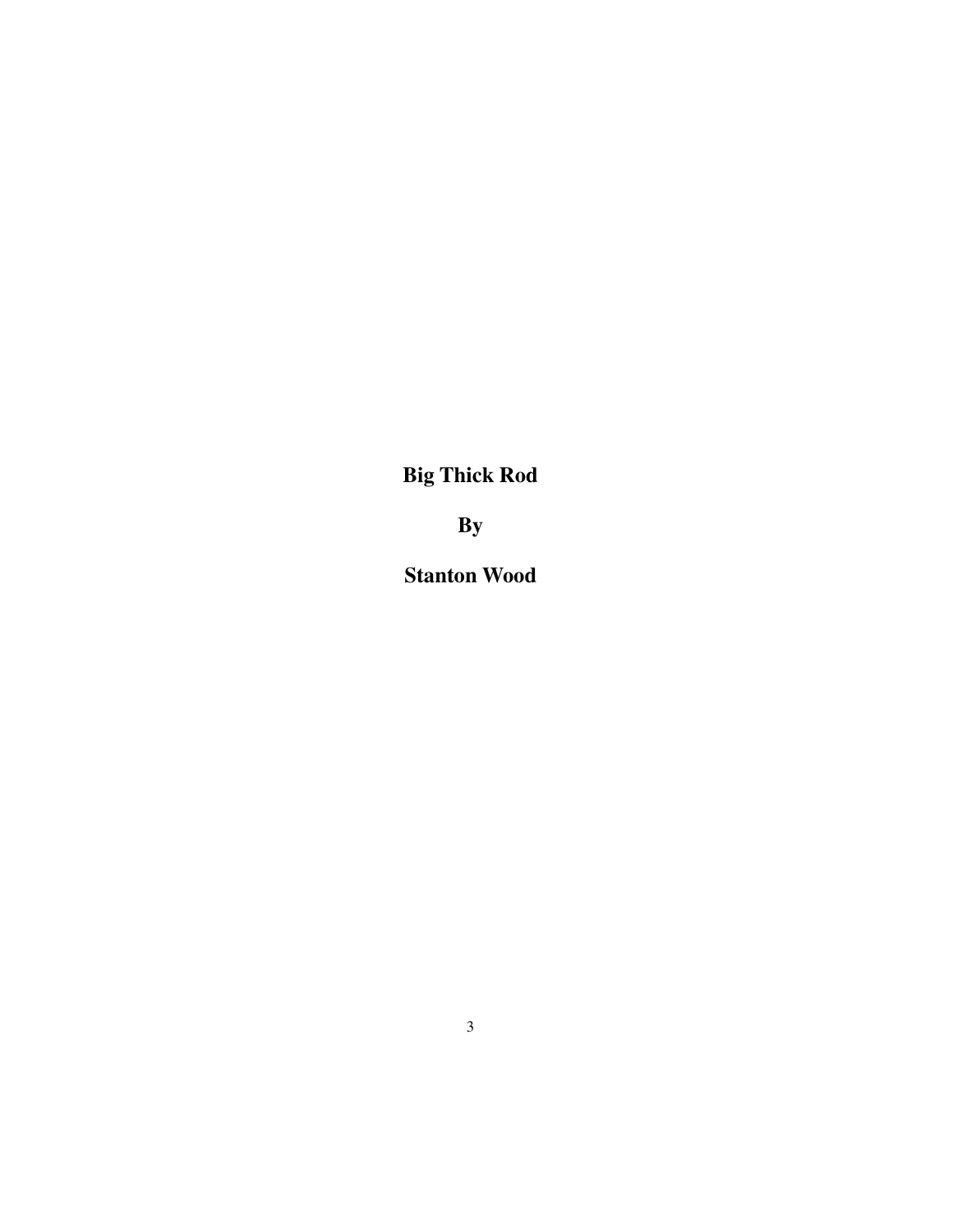#### **CHARACTERS**

**Cricket (f)** 20's. a nymph

**Elmer (m)** 30's**,** her husband, a lawyer

**Jerome (m)** 20's**,** their gardener, an itinerant laborer

**Big Thick Rod (m)** 20's, A talented hired "hand".

## **Burgermeister**

**(m)** 30's, A banker. Rod's "master".

Announcements: At the beginning of each scene, the actors (in character) inform the audience of where the scene is taking place. This is the only time the actors speak directly to the audience. These announcements should be simple and direct, and not of the "nudge nudge wink wink" variety.

Tone: The play has very little subtext, by design. People pretty much say what they're thinking.

Set: The play is designed to move quickly, with a set that allows for location to be sketched through the announcements and a few simple pieces.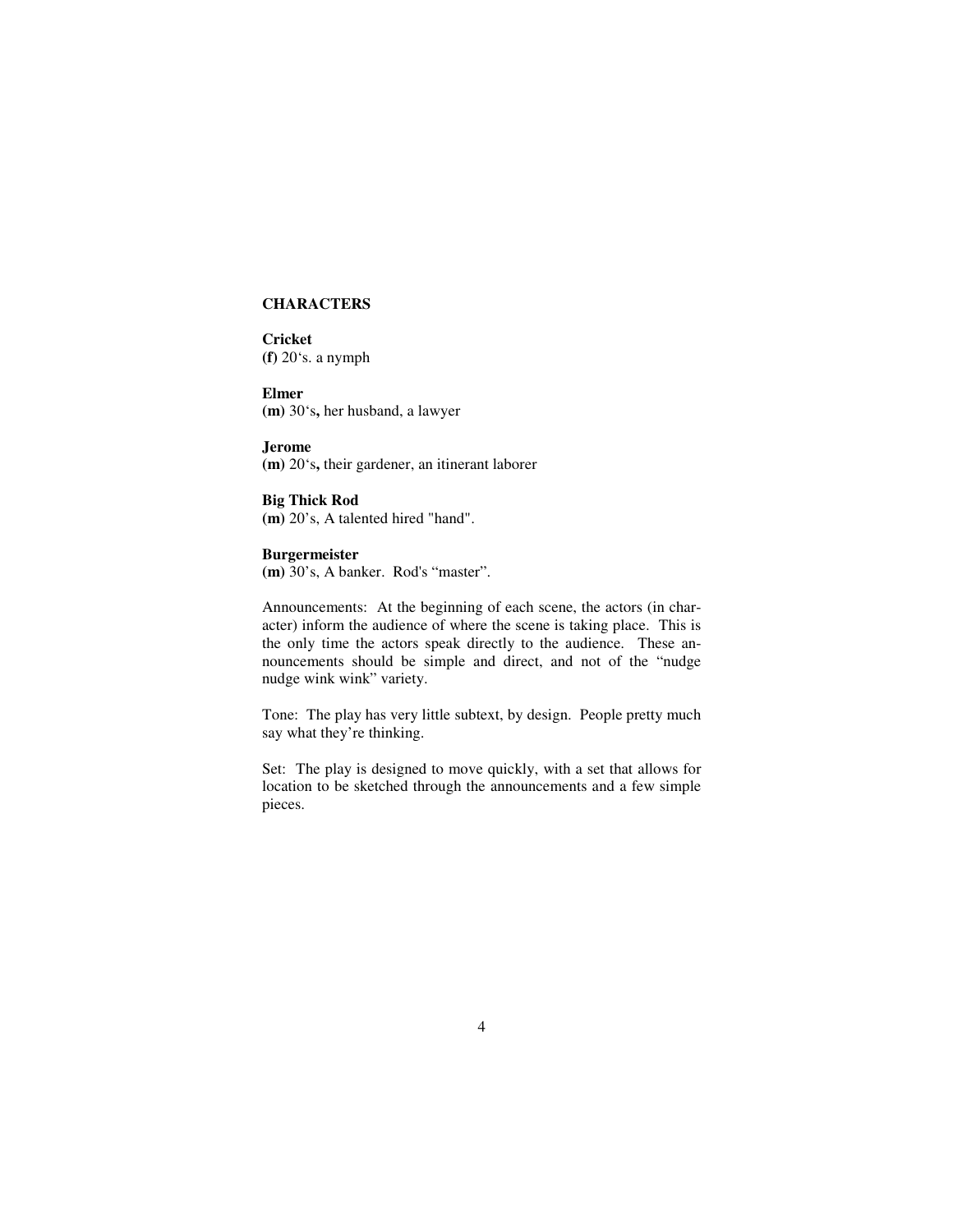## **PRODUCTION HISTORY**

*Big Thick Rod* was produced by Rabbit Hole Ensemble (Artistic Director, Edward Elefterion) as part of the New York International Fringe Festival in summer, 2008.

The play was directed by Edward Elefterion with the following cast and production team:

|                      | Tatiana Gomberg           |
|----------------------|---------------------------|
|                      | Arthur Aulisi             |
|                      | Dan Atl Kitrosser         |
| Big Thick Rod        | Matt Cody                 |
| Burgermeister        | <b>Emily Hartford</b>     |
|                      | Abigail Strange           |
| Costumes             | Michael Tester            |
|                      | Avery Lewis               |
|                      | Lauren Cook               |
| Graphic/Web Designer | David Liao                |
|                      | Jessica Quimby            |
|                      | Rachel Myers, Jackie Nese |
|                      | Kelly Aliano              |

The show was subsequently picked up and extended as part of the Access Theatre "Spotlight" Series with the same cast and crew.

Acknowledgements: The author would like to specially thank Arthur Aulisi, Edward Elefterion, Lori Ann Laster, and John Picardi.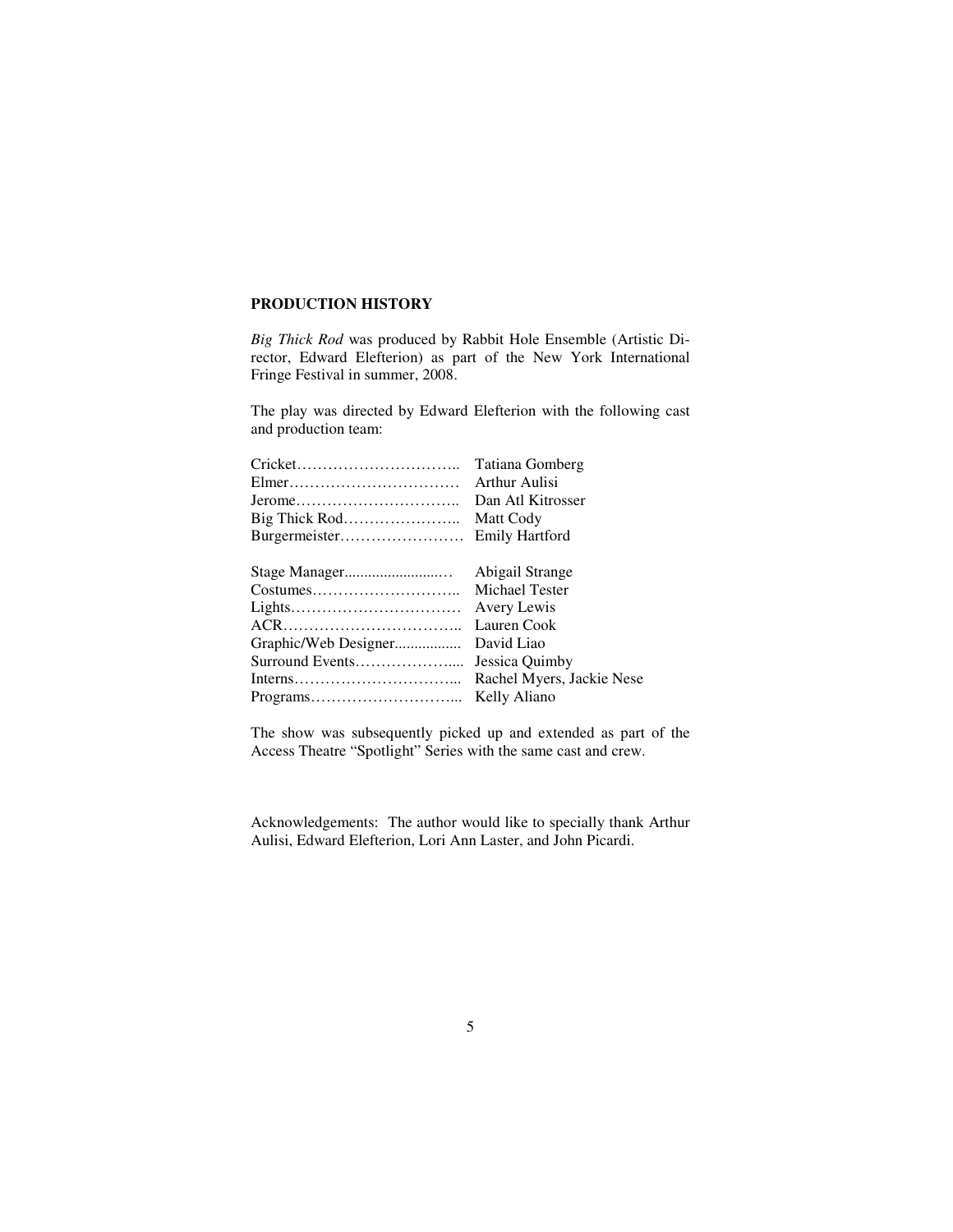Almost all of our relationships begin and most of them continue as forms of mutual exploitation, a mental or physical barter, to be terminated when one or both parties run out of goods.

- W. H. Auden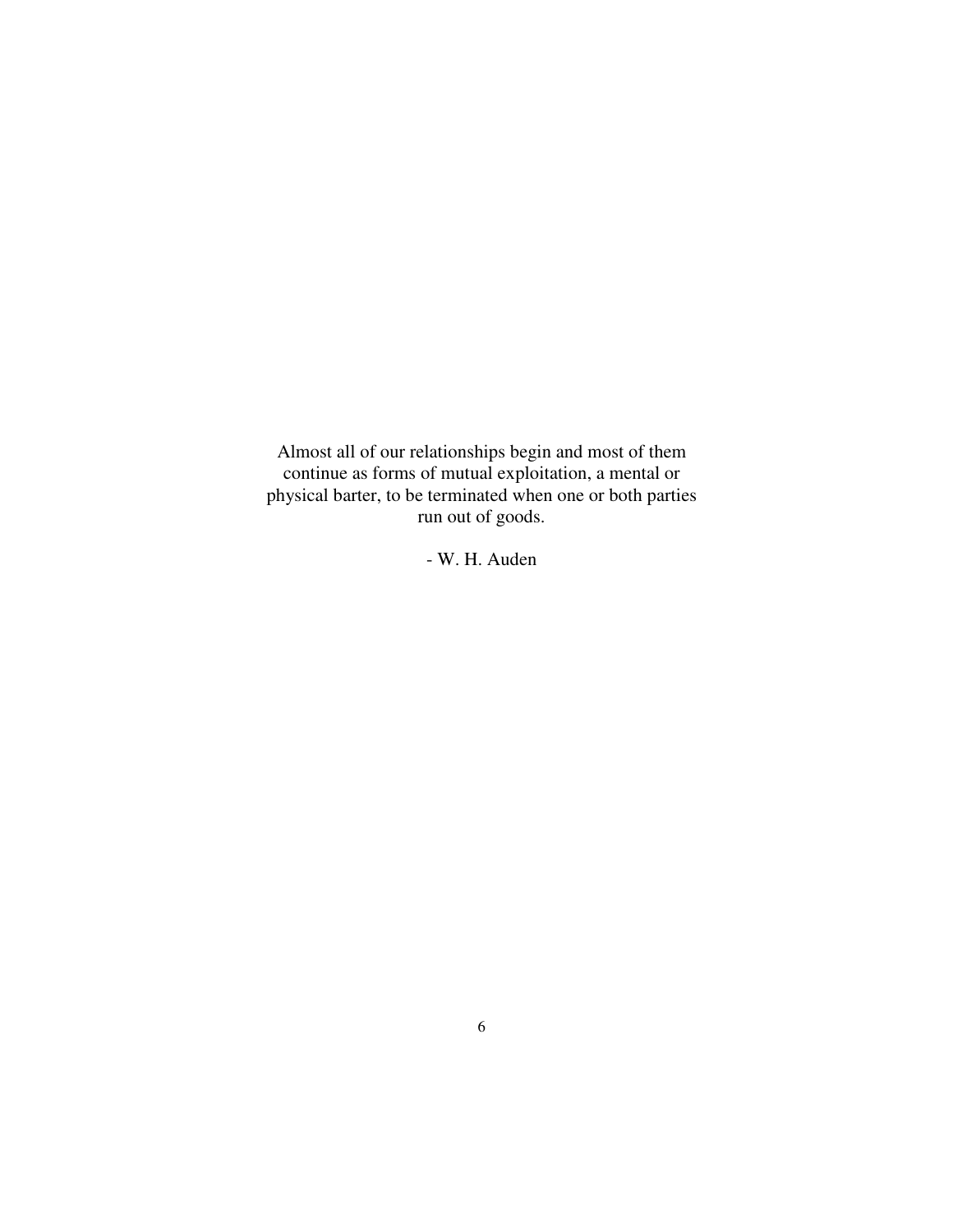#### **BIG THICK ROD**

### **SCENE 1**

*(ELMER and CRICKET are kissing. CRICKET abruptly stops and speaks directly to the audience.)* 

CRICKET: The couch in the living room.

*(THEY go back to kissing. ELMER abruptly pulls away.)* 

ELMER: This has been the most glorious honeymoon.

CRICKET: I know. Let's go into the bedroom this time. I nearly punctured a lung on that armrest this morning.

ELMER: Well. Hold on. I got you a present.

*(HE pulls out a book.)* 

ELMER: "War and Peace".

*(HE hands her the hardcover book. It's gigantic.)* 

CRICKET: Jesus. It's huge. What am I supposed to do with this? I can barely hold it.

ELMER: I thought maybe you could join the book club at the law firm.

CRICKET: And do what?

ELMER: The wives of all the major partners participate.

CRICKET: In what?

ELMER: They read.

CRICKET: Do they have sex?

ELMER: They discuss *War and Peace*.

CRICKET: Do they have sex after they've discussed it?

ELMER: No.

CRICKET: Do they have sex before they've discussed it?

ELMER: No.

CRICKET: Do they have sex while discussing it?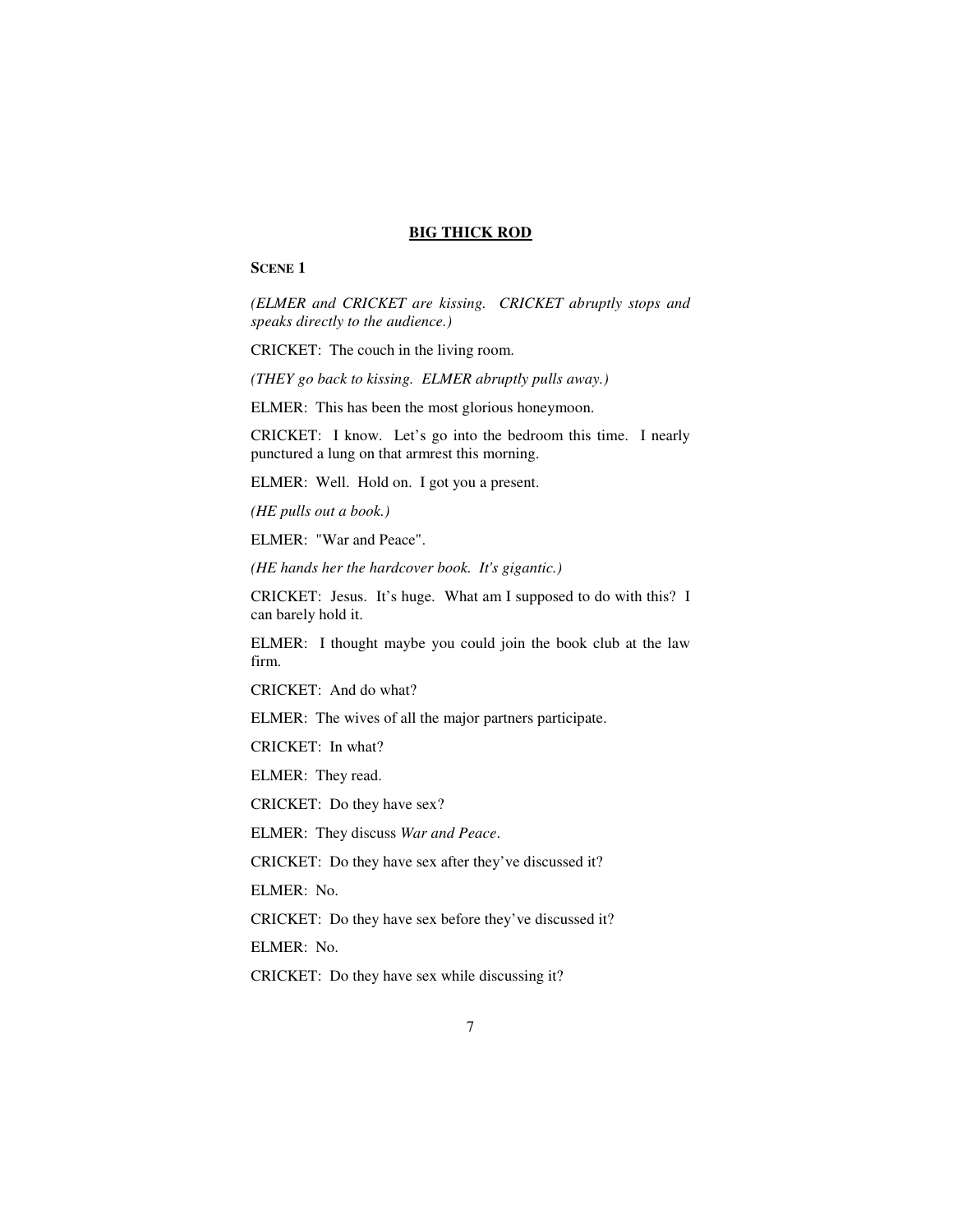ELMER: No. It's a book club, not an orgy.

CRICKET: I don't see why it can't be both.

ELMER: They just read the books and then discuss them. This will help me in my career. All of the partners are married and their wives all participate in this book club.

CRICKET: It will take me weeks to read this.

ELMER: That's okay. You can still join the discussions.

CRICKET: It will cut into our sex time.

ELMER: I have to go back to work tomorrow anyway.

CRICKET: What do you mean?

ELMER: I have a job. I'll be gone all day.

CRICKET: Does that mean we're never going to have sex again?

ELMER: Cricket. We've had nothing but sex for the last three weeks. I've never had so much sex. It was glorious. We had so much sex so often and so vigorously that it was practically a religious experience. But that was our honeymoon. A honeymoon is supposed to be a once in a lifetime event. That's why it's called a honey "moon" as opposed to a honey "lifetime" or a honey "eternity".

CRICKET: But I'm just getting warmed up.

ELMER: Well get un-warmed up. Our honeymoon is over today and I'm going to court tomorrow morning. I'm trying to make partner and I can't look like I'm slacking.

CRICKET: Okay, so we'll just have sex in the morning and the evening.

ELMER: I have a trial right now. I'm going to have to work late.

CRICKET: I'll wait up.

ELMER: I won't have the energy.

CRICKET: What are you trying to tell me, Elmer?

ELMER: This can't go on. This…pace. I can' keep it up.

CRICKET: So we'll cut back a little.

ELMER: We'll have to cut back a lot.

CRICKET: Well how much is a lot?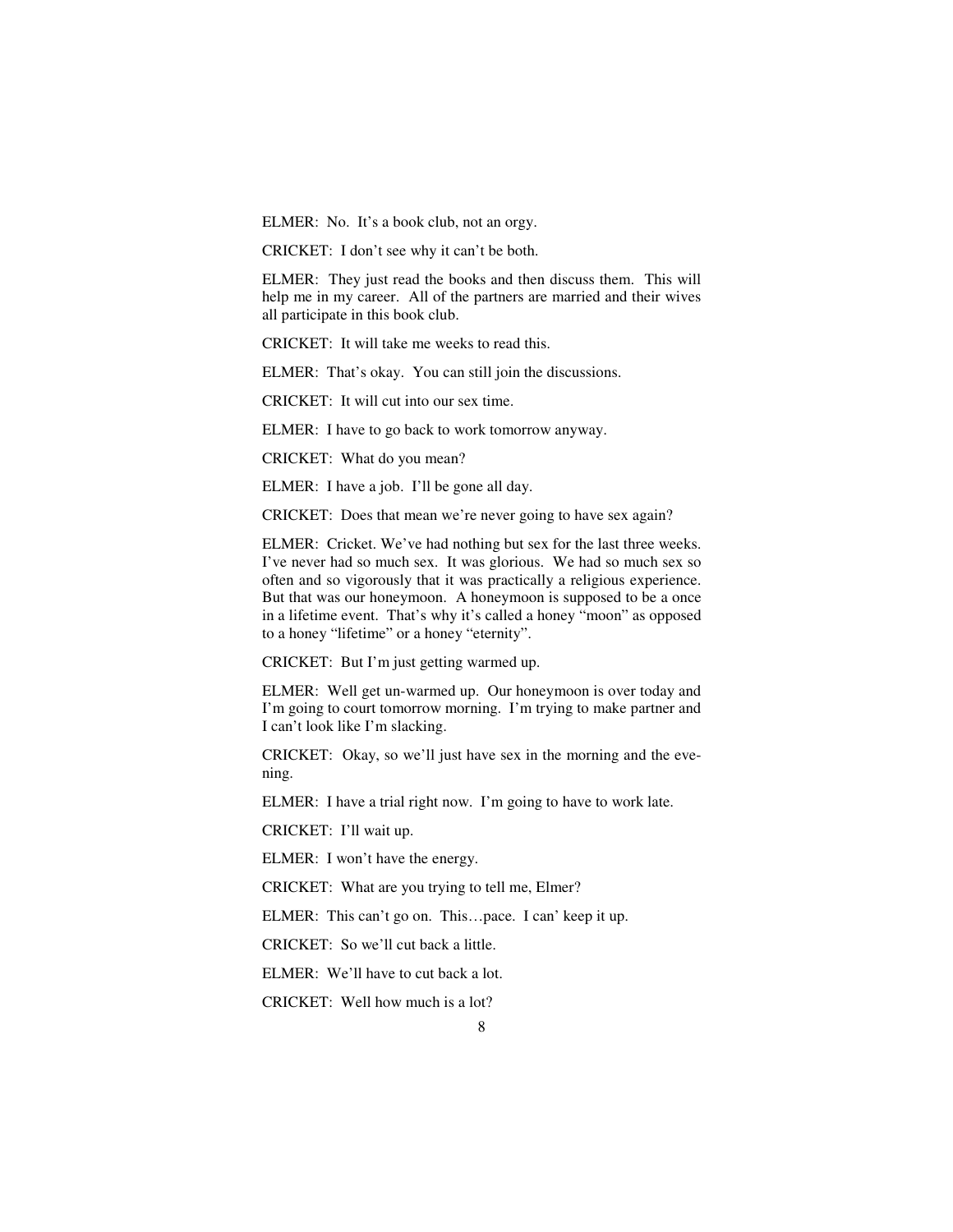ELMER: I figure that each month we can have sex one time.

CRICKET: One time a month?

ELMER: Yes.

CRICKET: But that's outrageous! Don't I have a say?

ELMER: You can choose which day.

CRICKET: Can't we compromise? You told me that marriage was a romantic partnership.

ELMER: Marriage is a contract, Cricket. Why do you think there's a licensing procedure?

CRICKET: But you went to all this trouble to bring me here. You demonstrated your desire so dramatically. I thought you loved me!

ELMER: I do love you. And I especially love the idea of you. People really respect me when they hear about you.

CRICKET: But this desire is part of who I am. I can't give up sex.

ELMER: I'm not asking you to give it up. I'm just asking you to maintain a more humane pace.

CRICKET: It's all this civilization. It's the city. It's stimulating. I thought you wanted this. Why bring me out of the forest if you're just going to make me read *War and Peace*. I'm a nymph. I'm a magical being. Why go to all this trouble? What you did to bring me here. It was epic. And you did it for this? Don't you think this is a waste?

ELMER: Married people make partner more quickly.

CRICKET: But there must be humans…why marry ME?

ELMER: I've noticed that most of the wives have a special talent. One is particularly good at macramé, for instance, and another writes gothic poetry. There's also a partner's wife who creates historically accurate models of the great clipper ships using shortbread cookies. But an actual wood nymph…that will be very impressive to the committee.

CRICKET: But I lost all of my magical powers when I left the forest. About all I can do now is inspire a love poem.

ELMER: That's good enough for me. And I know that they'll see instantly how special you are. I'm sure they'd just adore you at the Book Club. Can't you just give it a try?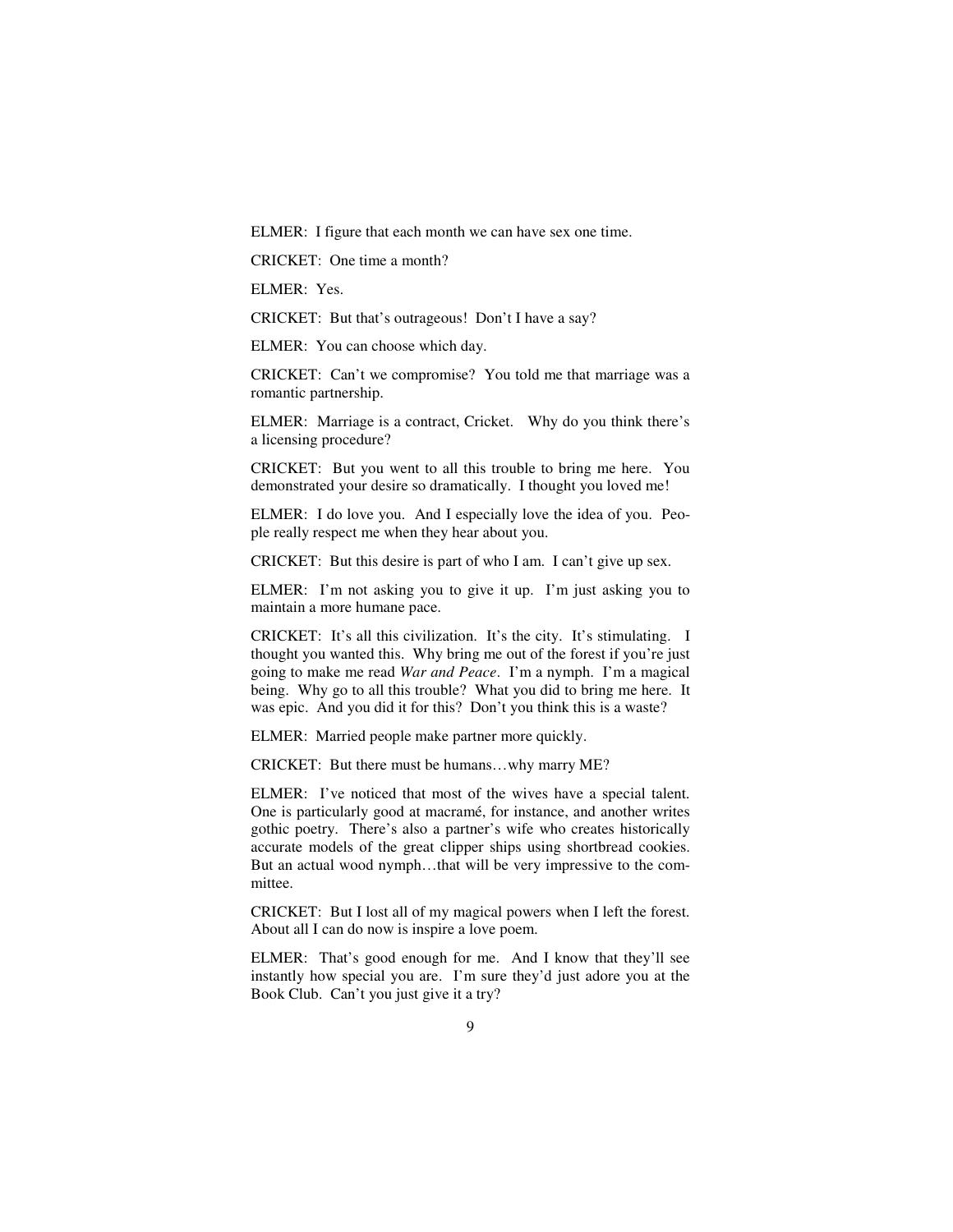CRICKET: Are you sure they won't want to have sex?

ELMER: No sex.

CRICKET: Maybe they could meet me halfway. I'll read the first chapter and make a ginger bread house in exchange for a brief orgy.

ELMER: You're going to have to cut back on the sex, Cricket. That's not how we do things here. *(studying her)* Maybe it's marriage you don't like.

CRICKET: I love you, Elmer.

ELMER: You're not really showing it.

CRICKET: I wouldn't have seduced you if I didn't. I wouldn't have made myself visible to you.

ELMER: Maybe you'd just be happier back in the forest. I can take you back. We can replant your tree.

CRICKET: I want to give this a try, Elmer. I don't want to go back right now. It's okay, honest. I'm fine. No problem. I was exaggerating. Once a month is great. I'll study meditation.

ELMER: Will you read *War and Peace*?

CRICKET: No.

ELMER: I'd really like you to join the Book Club. Couldn't you give it a try?

CRICKET: I can't. I can't read that. It looks like a manual for how to be miserable. If you're not going to have sex with me than I need a hobby. I need greenery. I know how to grow things. Maybe that will impress them.

ELMER: Well that's an interesting talent.

CRICKET: You mean a talent they'll understand.

ELMER: You don't have to be snotty.

CRICKET: I'll um…need a gardener also. A strong, gentle gardener. To help me. I'm sure I can get someone to volunteer.

ELMER: Volunteer? No. You won't beg for help. We'll hire you a full time gardener. I've been yearning to have a gratuitous servant. The cleaning woman is so utilitarian that it's almost like being a communist.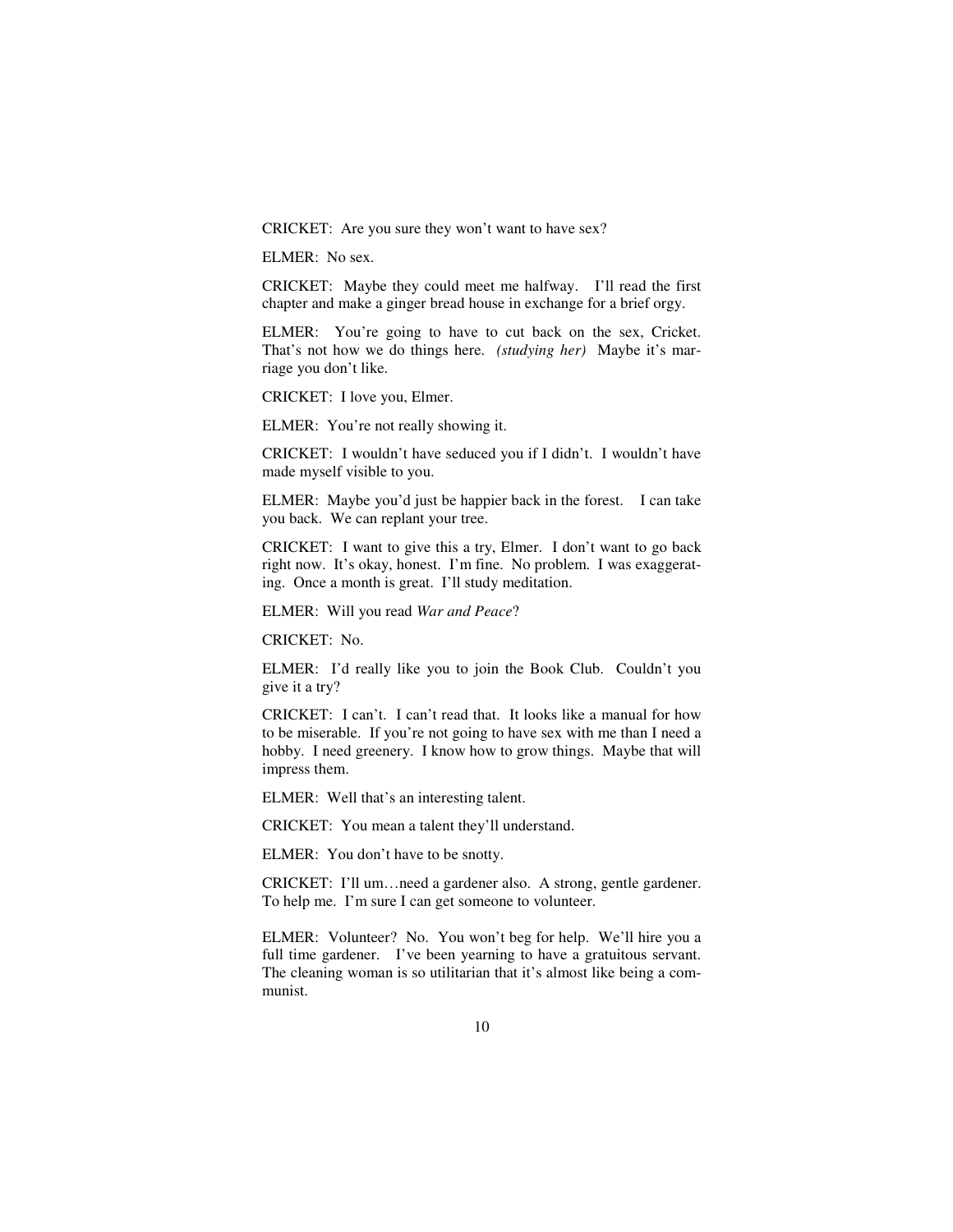CRICKET: That's perfect, Elmer. Thank you. And I promise I won't badger you for sex.

ELMER: But I want you to interview at least five people before you select someone. And when you've hired someone, I'll help you write up a contract.

CRICKET: I don't need a contract.

ELMER: Of course you do.

CRICKET: It's just someone to help me garden.

ELMER: They should have a contract. These casual arrangements might have worked in the forest, Cricket, but here in the real world you don't hire someone without having a contract. It leads to chaos, lawsuits, and hurt feelings. Not to mention that without a contract you actually have to care if they're happy.

CRICKET: I'm new at all this, Elmer. I'll just take your word for it.

ELMER: As you should.

CRICKET: And I'll try to learn for the future. After all, this is my home now.

*(Crossfade)* 

**SCENE 2** 

*(Elmer's Study. JEROME stands uncertainly, peering around him at the garden.)* 

JEROME: *(to the audience, confidentially)* Elmer's Study.

*(CRICKET enters.)* 

CRICKET: Hi, Jerome.

JEROME: Hi, Cricket. Nice to meet you.

CRICKET: So...um...like I told you on the phone…we'd like to hire a gardener.

JEROME: That's what the ad said.

CRICKET: Do you like gardening?

JEROME: Yes. Very much. It's my favorite thing.

CRICKET: Are you a good gardener?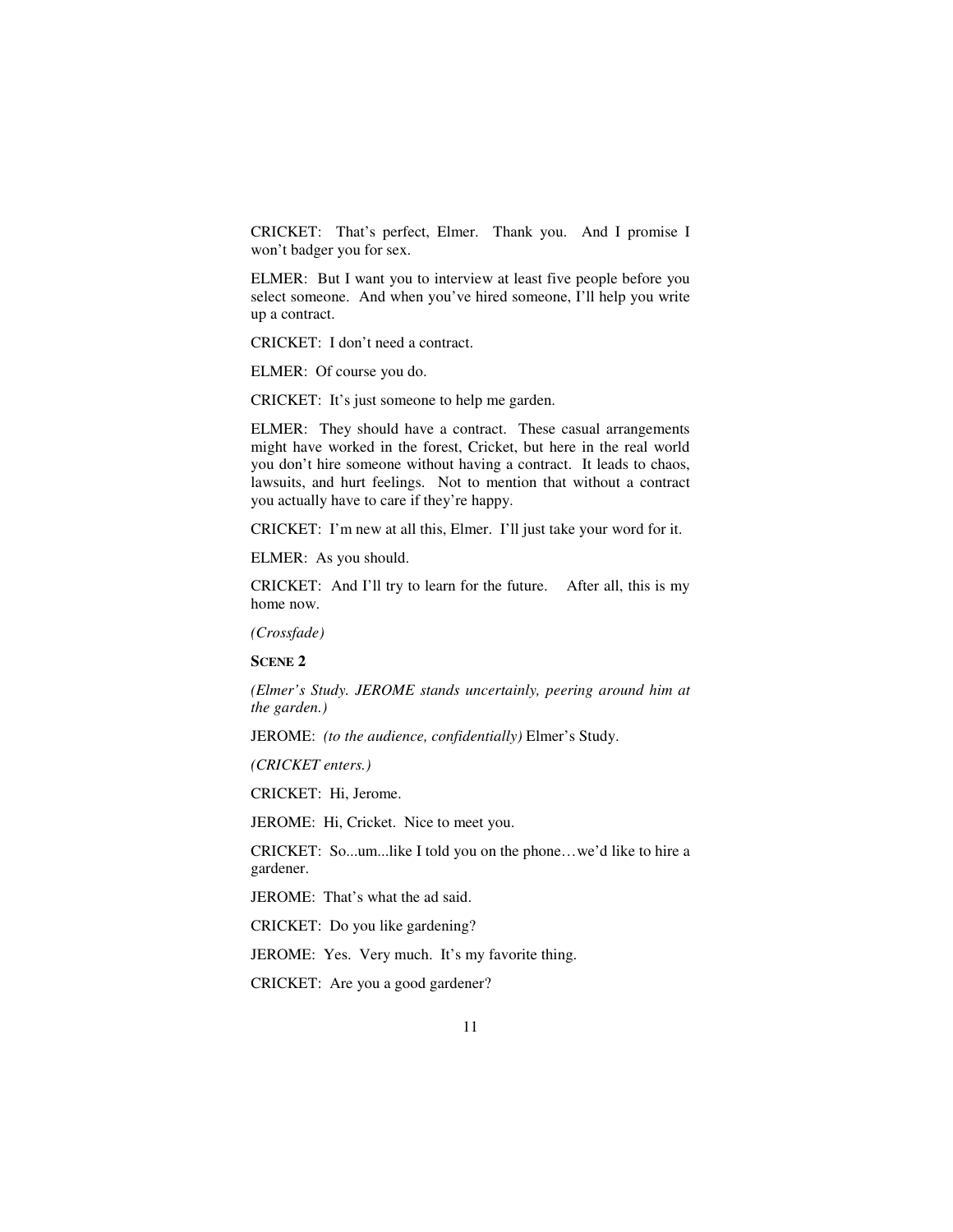JEROME: Pretty good.

CRICKET: How much experience do you have?

JEROME: A lot. Although I'm not doing any gardening at the moment. I'm currently working a triple combined shift at Burger King, White Castle and Dairy Queen. I'm sending money home to my Ma. She's dying of complications from this unbelievably strange spider bite that she got on her eyeball. My family has very bad luck. My uncle was hit by a car and now he has this disease where his toes fall off in the middle of the night and then miraculously grow back the next day. They don't even have a name for that one. He used to play golf in the morning. Now he has to wait until afternoon, or he's unable to stand up properly.

CRICKET: Wow.

JEROME: Yeah. It's intense.

*(Pause. JEROME waits for the next question. CRICKET studies him intensely. Finally she makes up her mind.)* 

CRICKET: Would you like to have sex now?

JEROME: Is that part of the interview?

CRICKET: I'm bored with these job-related questions.

JEROME: Will my job duties include having sex with you?

CRICKET: Of course.

JEROME: I thought you were married.

CRICKET: What does marriage have to do with my sex life?

JEROME: You don't have sex with your husband?

CRICKET: My husband is on a monthly cycle.

JEROME: We all have our peaks and valleys.

CRICKET: There's no peak. Just one long valley.

JEROME: So my job will include making up the difference, is that it?

CRICKET: Yes. But since he only wants it once a month, there's a lot to make up for.

JEROME: How often would we have to do it?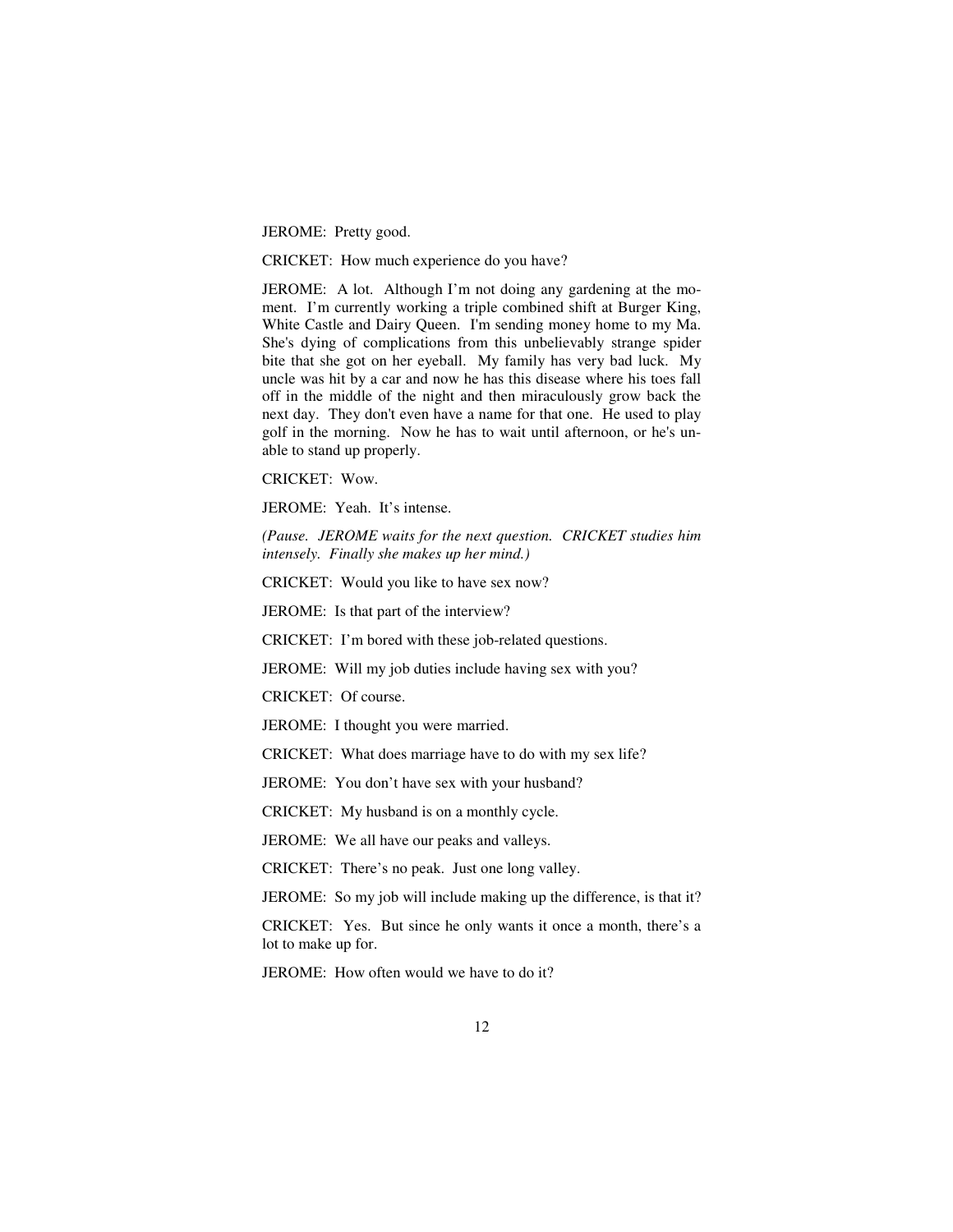CRICKET: *(calculating)* Eight times a day. Before and after breakfast, lunch and dinner. A really furious coupling at tea time. Plus a midnite snack. Plus I'd want to schedule one spontaneous romantic type bonus get-together for when we least expect it.

JEROME: *(to himself)* Well...I think I could manage nine times a day. If I ate a lot of fish and raw fruits and vegetables. *(To CRICKET)* How much actual gardening would I have to do?

CRICKET: I think one flowering plant should do it.

JEROME: One plant? Don't you want a forest? I could plant some trees. I thought you said you were a wood nymph.

CRICKET: I live in the city now. Nature no longer sustains me.

JEROME: That sounds kind of sad. I could plant one tree, just to remind you of home.

CRICKET: I have other work for you to do. Are you interested or not?

JEROME: Will you pay me every Friday?

CRICKET: Of course.

JEROME: Will you pay me well?

CRICKET: I'll double what you're making now. At all your jobs. How does that sound?

JEROME: Sounds good.

CRICKET: Good. Can we have sex now?

JEROME: Um. Okay. Sure, why not? But…um…does that mean I get the job?

*(CRICKET looks at him impatiently. Crossfade)* 

**SCENE 3** 

*(ELMER is reading the stock report again. HE puts the book down for a second.)* 

ELMER: *(to audience)* The Lounge.

*(HE goes back to reading. CRICKET enters)* 

CRICKET: I hired a gardener, Elmer.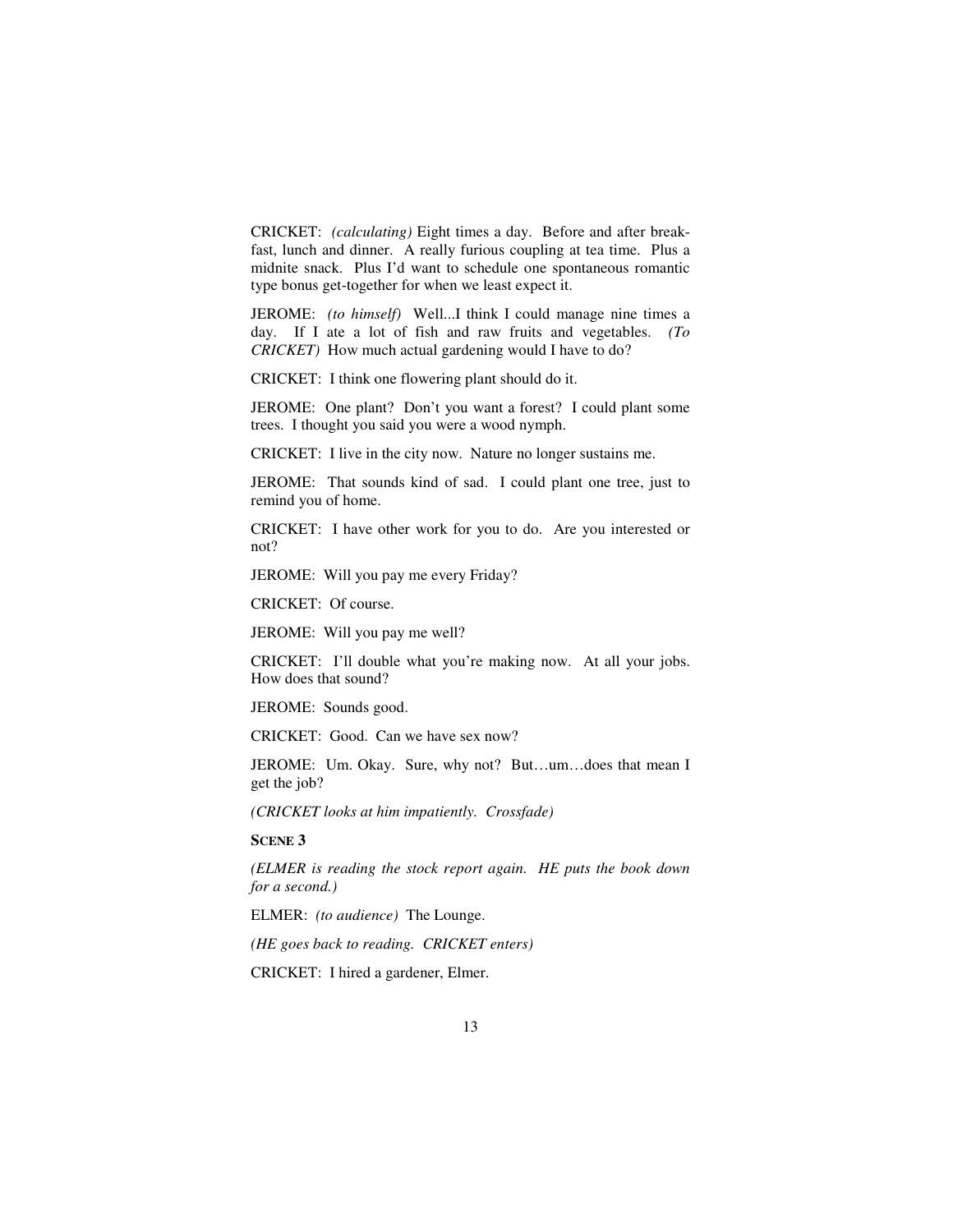ELMER: Good. Let's write him up a contract.

CRICKET: He seems like a nice person. Are you sure I really need to do that? Can't we work on the honor system?

ELMER: The honor system is for chumps. I want something written down. How can you mistreat the help if you don't know what the rules are?

CRICKET: Okay. Well, I wrote out this sample.

*(SHE hands him a piece of paper. ELMER looks at it.)* 

ELMER: You're going to pay him per "bush tending"? What does "bush tending" mean?

CRICKET: Well it means taking care of my needs...um...with respect to that particular flowering plant. Is there something wrong with it?

ELMER: It's vague. Maybe you should say "bush tending session." I mean, how will he know when he's done with that particular bush tending?

CRICKET: He'll know when I'm satisfied.

ELMER: So he'll tend your bush nine times a day, until you're satisfied?

CRICKET: Sounds good to me.

ELMER: We'll amend that. *(HE makes a note.)* I notice you only talk about one bush. Do you want him planting seeds elsewhere in the garden?

CRICKET: Oh I don't think he'll have any energy. But just in case, I'd like to punish him for unauthorized plowing. Can we do that?

ELMER: Sure. What do you think would be appropriate?

CRICKET: Forty lashes?

ELMER: *(Proudly)* Now you're talking like a homeowner. *(HE makes a note)* Suppose he wants to quit?

CRICKET: Well, I guess we get a new gardener.

ELMER: Yes, but that requires effort. Don't you want to punish him for that? I mean, you're writing out the contract. Go hog wild.

CRICKET: Forty lashes again?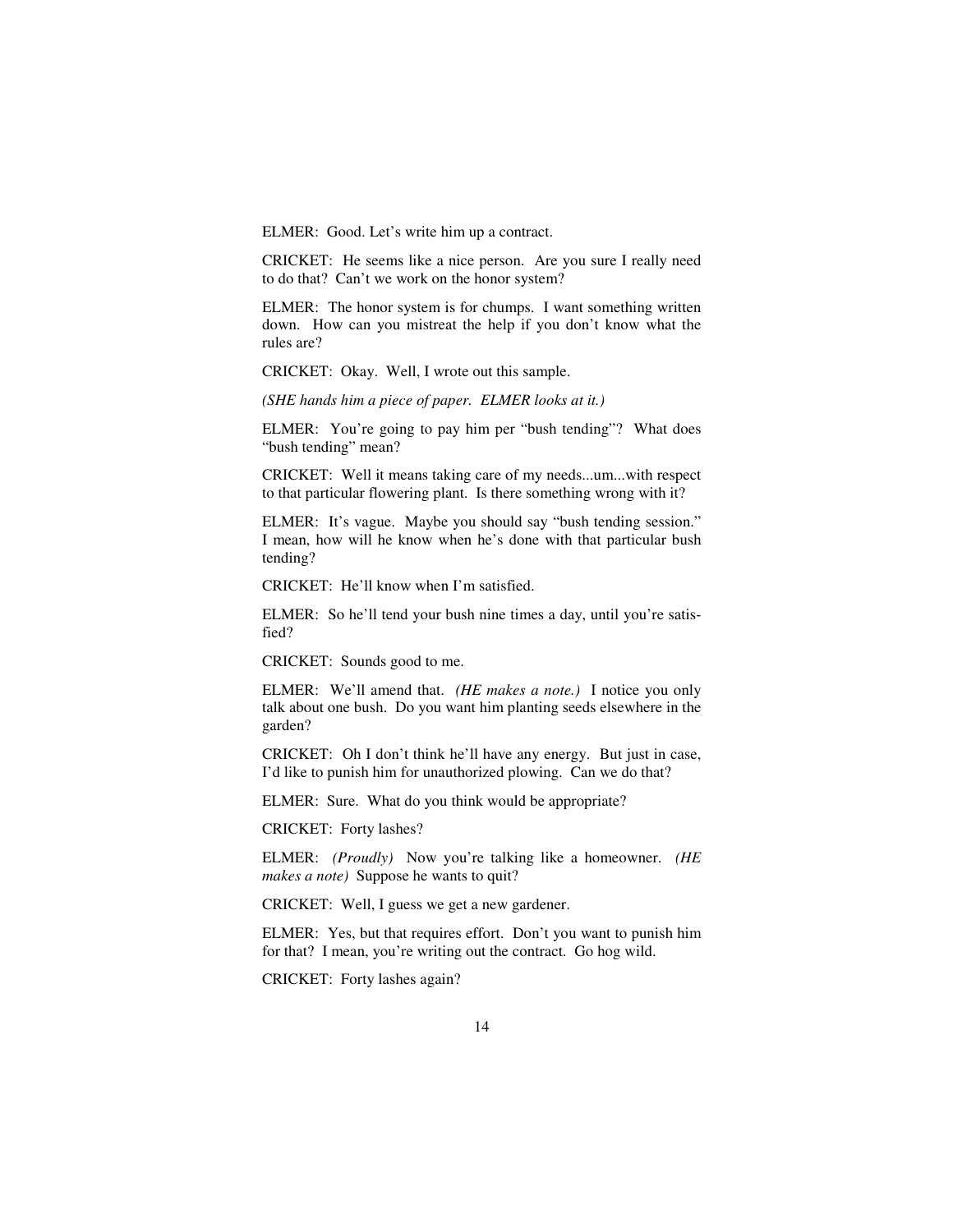ELMER: No, in this case an economic punishment is probably better.

CRICKET: He has to pay back all the money we've paid him?

ELMER: Excellent. *(HE makes a note)* I think that's it.

*(HE hands the contract back.)* 

ELMER: I'm proud of you, honey. That's an excellent contract.

*(CRICKET smiles happily)* 

CRICKET: That was fun.

ELMER: And I have a present for you.

*(He pulls out a gigantic checkbook.)* 

ELMER: Your very own checkbook. Write a check to pay the gardener and whatever else you need. Each month, I'll deposit your allowance into this account. You'll have stay on budget, though. Don't overspend!

CRICKET: Oh honey, what a nice present. Thank you!

*(SHE gives him a kiss)* 

CRICKET: You're the best husband a girl could ask for.

*(THEY smile at each other. Crossfade.)* 

**SCENE 4** 

*(CRICKET and JEROME. JEROME looks bedraggled and worn out, like he just got back from a 19th century polar expedition.)* 

CRICKET: *(to audience)* The Billiard Room. *(to JEROME)* Ready? Let's screw.

JEROME: I'm not in the mood.

CRICKET: Professionals do it even when they're not in the mood.

JEROME: I'm not a professional.

CRICKET: You're a professional gardener.

JEROME: You wear me out. I've only got one.

CRICKET: You think I sprout a new one daily?

JEROME: I think you're insatiable.

CRICKET: I'm a magical being.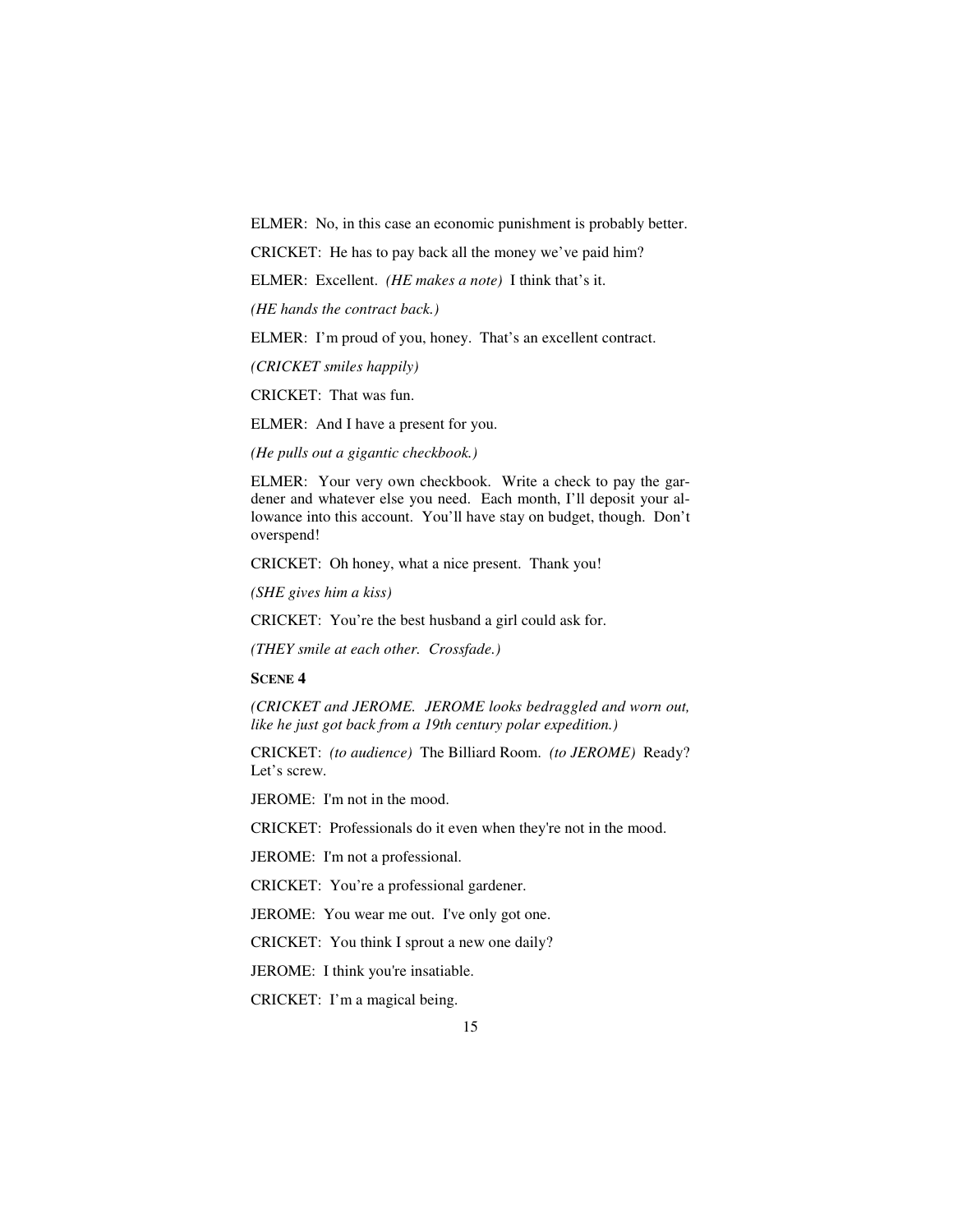JEROME: You're a black hole of sex. Do you have any idea how many times we've had sex in the last week?

CRICKET: Fifty-seven and a half. Not counting the rutabaga.

JEROME: It would take every man and woman on this planet to satisfy you. And even then they might need the help of some related species.

CRICKET: I have high standards. What is this about?

JEROME: You've got to help me. You're killing me. I've been screwing you at least nine times a day for twenty five days. If I keep this up I'll be dead in a year. You're a man eater.

CRICKET: We made a deal.

JEROME: IT'S A DEATH SENTENCE. A DEATH SENTENCE. *(JEROME sinks, sobbing.)* What about your husband, couldn't he help out more? Just once a day, maybe?

CRICKET: He's too busy.

JEROME: How about once a week?

CRICKET: I wish.

JEROME: Jesus, can't he take up at least some of the slack? I'm the only guy rowing the boat, here.

CRICKET: He's a busy man. He has a career to manage. He's trying to make partner. He doesn't have time to have sex with me.

JEROME: What about the weekends?

CRICKET: Fishing.

JEROME: Can't he take one day? He could take the swing shift on Friday.

CRICKET: Jerome, we signed a contract. Elmer says that binds us. We have to do what it says. If you want to cancel the contract, you'll have to pay me back all the money I've paid you. That's the cancellation agreement.

JEROME: I just wanted to be a gardener. That's all I wanted. You offered me a good job. Tending the roses. Raking leaves. I love plants. I love vegetables. I even love fruits. But I'm just a regular guy. I mean, I thought it was a dream come true. Until I realized the ramifications.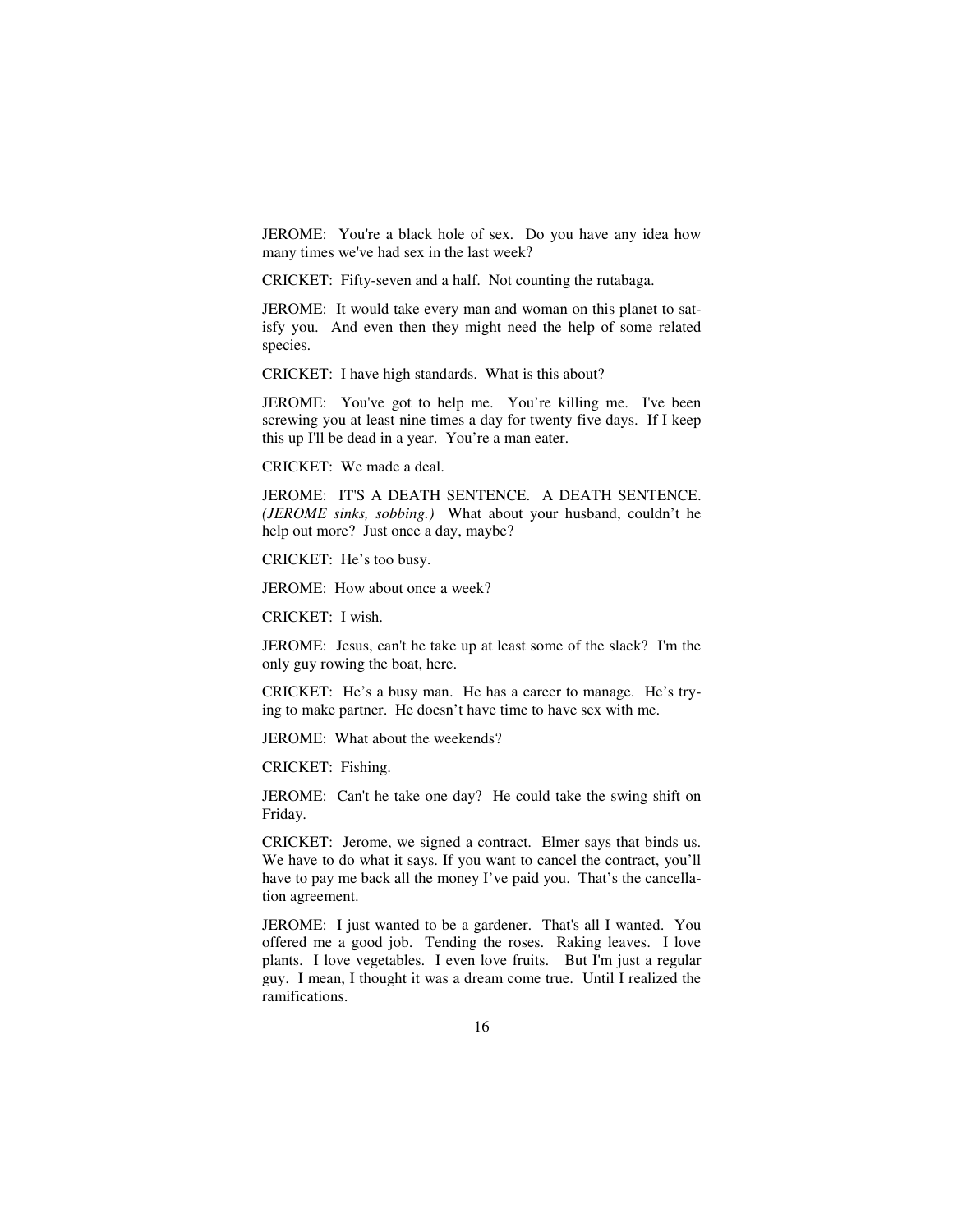CRICKET: If you can't fulfill the contract, you'll have to repay the money.

JEROME: I sent it all to the eyeball doctor.

CRICKET: I'm sorry, Jerome. I don't know what to say. I don't know what to do. I don't want to hurt you. But I can't cancel the contract. It was Elmer's idea. I'll give you an hour to freshen up, okay? But you have to give me sex nine times a day or give me my money back.

JEROME: I can't. I can't. I love tending your bush. I even love having sex with you. But I can't keep up this pace. Please. Don't fire me. Don't make me repay the money. I beg you. I'm desperate and I need the money for my ma.

*(CRICKET studies him.)* 

CRICKET: I guess maybe I could make an exception.

JEROME: It's more than a full time job.

CRICKET: Hmm. I do have a check book. I guess I could hire someone to help you.

JEROME: Yes, yes. That's what I'm trying to tell you. I need help. Can't you hire a second person?

*(Pause. Cricket considers this. Crossfade.)* 

#### **SCENE 5**

*(A woodshed. BIG THICK ROD is chopping wood with a huge, brutal looking axe. The chopping has a rhythm. The axe looks like something the vikings might have used. He wears a muscle shirt. He pauses briefly.)* 

ROD: *(to audience)* Behind the wood shed.

*(HE resumes his chopping. HE chops wood throughout the scene. BURGERMEISTER enters.)* 

BURGERMEISTER: How's it going, Rod?

ROD: I'm getting there.

BURGERMEISTER: Doesn't look like you're making much progress.

*(BURGERMEISTER pulls out a whip.)*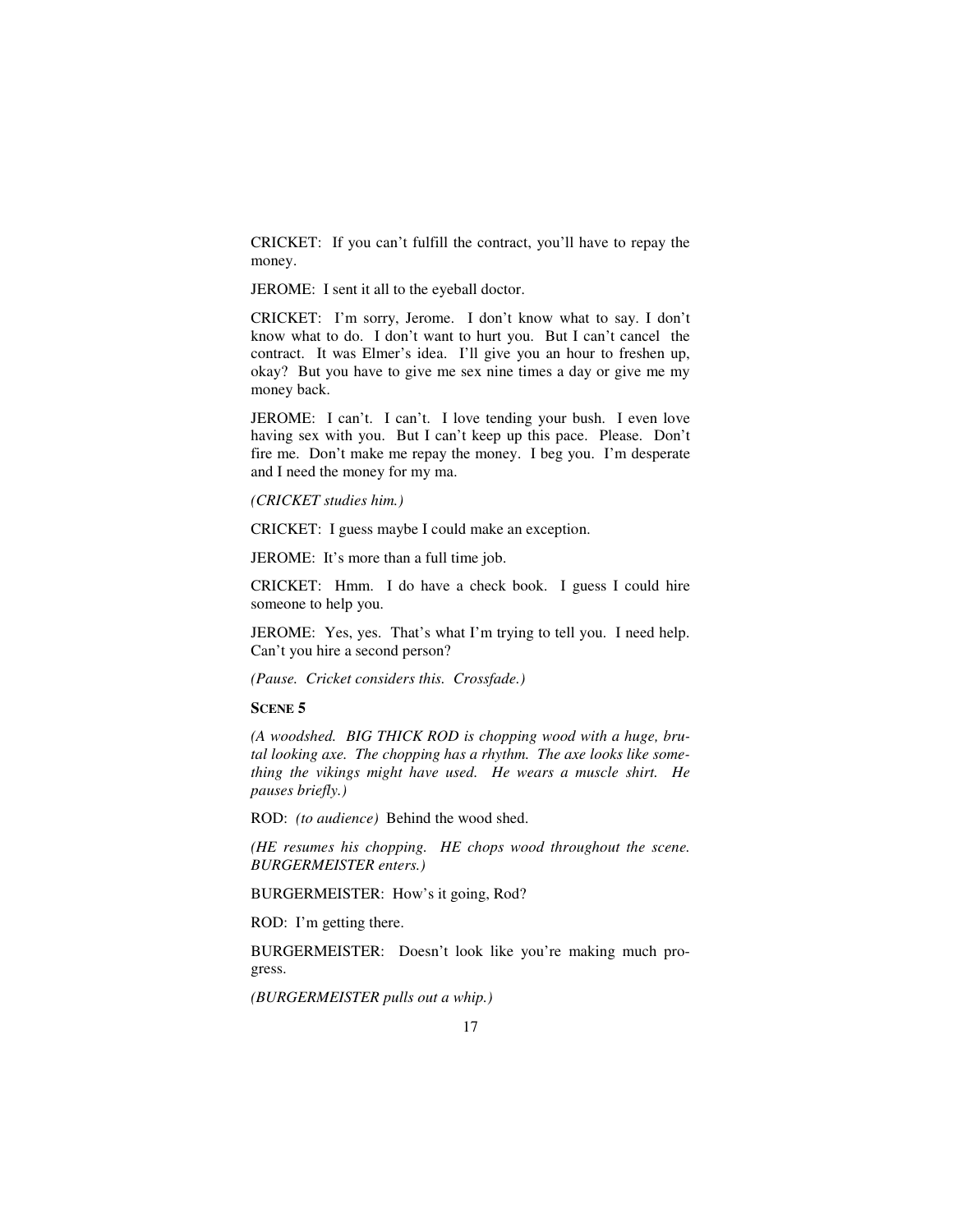ROD: I know, sir.

BURGERMEISTER: And I'll need you to swab the kitchen floor.

ROD: Yes, sir.

BURGERMEISTER: And clean out the fireplace.

ROD: Yes, sir.

BURGERMEISTER: And polish the silver.

ROD: Yes, sir.

BURGERMEISTER: And iron my undershorts.

ROD: Yes, Mr. Burgermeister.

*(BURGERMEISTER is getting excited by giving ROD an impossible amount of work.)* 

BURGERMEISTER: And if you don't finish up by the time I return from the bank, I'll have to... *(softly)* whip you...

*(HE exits. ROD sighs heavily. CRICKET approaches. She carries her checkbook. SHE watches him chop wood.)* 

CRICKET: Excuse me. I...I've been watching you. I heard you chopping wood. I heard...the chopping sound. Even from the street. I wonder if I might talk with you for a second.

ROD: Sure. Bend over and grab your ankles.

CRICKET: I beg your pardon.

ROD: That's what you want, isn't it? Go ahead. Don't be shy. But I have to keep chopping wood while we do it. I have to have a cord done by the end of the day.

CRICKET: That's not really what I want. Well...at least not at this particular moment.

ROD: You want me to bend over? Well, gee, okay. I'll do it. But I'll be honest with you. It's not my forte.

CRICKET: No. I mean, well...we'll have to try that some time...but right now I need some help. My husband isn't giving me enough sex.

ROD: Hire a gardener.

CRICKET: I did hire a gardener.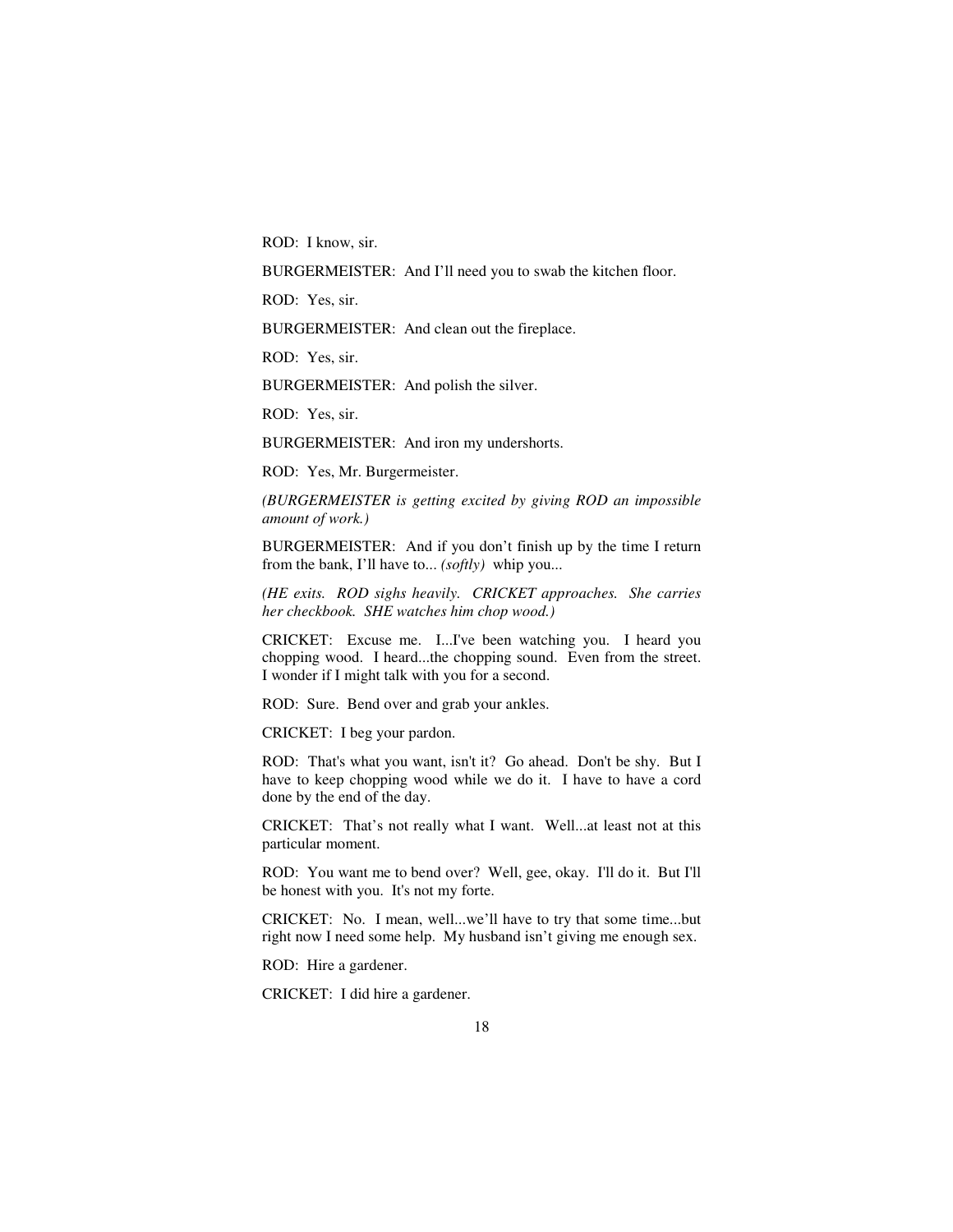ROD: And it's still not enough?

*(CRICKET slowly and sadly shakes her head)* 

ROD: Crikey. How many times do you need it?

CRICKET: Nine times a day.

ROD: Sheesh, that's nothing. What's the big deal?

CRICKET: Dunno, but it's driving me bonkers. My husband only wants sex once a month. And the gardener is sweet, but I'm going to mash him like a sweet potato. Can you help?

ROD: I can't quit my day job.

CRICKET: You can work part time.

ROD: I get beaten if I don't fulfill my wood quota.

CRICKET: I'll pay you good.

ROD: It'll have to be plenty.

CRICKET: How much is plenty?

ROD: I want twice as much as I make chopping wood.

CRICKET: How much do you make chopping wood?

ROD: A lot.

CRICKET: How much is a lot?

ROD: I get a hundred bucks.

CRICKET: How often?

ROD: Each year.

CRICKET: I'll pay you a hundred bucks a day.

ROD: Yeah, right.

CRICKET: No, seriously. I have a check book. See?

ROD: Wow, that's a big check book.

CRICKET: Is it a deal?

ROD: All right!

*(CRICKET unzips her checkbook and quickly writes out a check.)*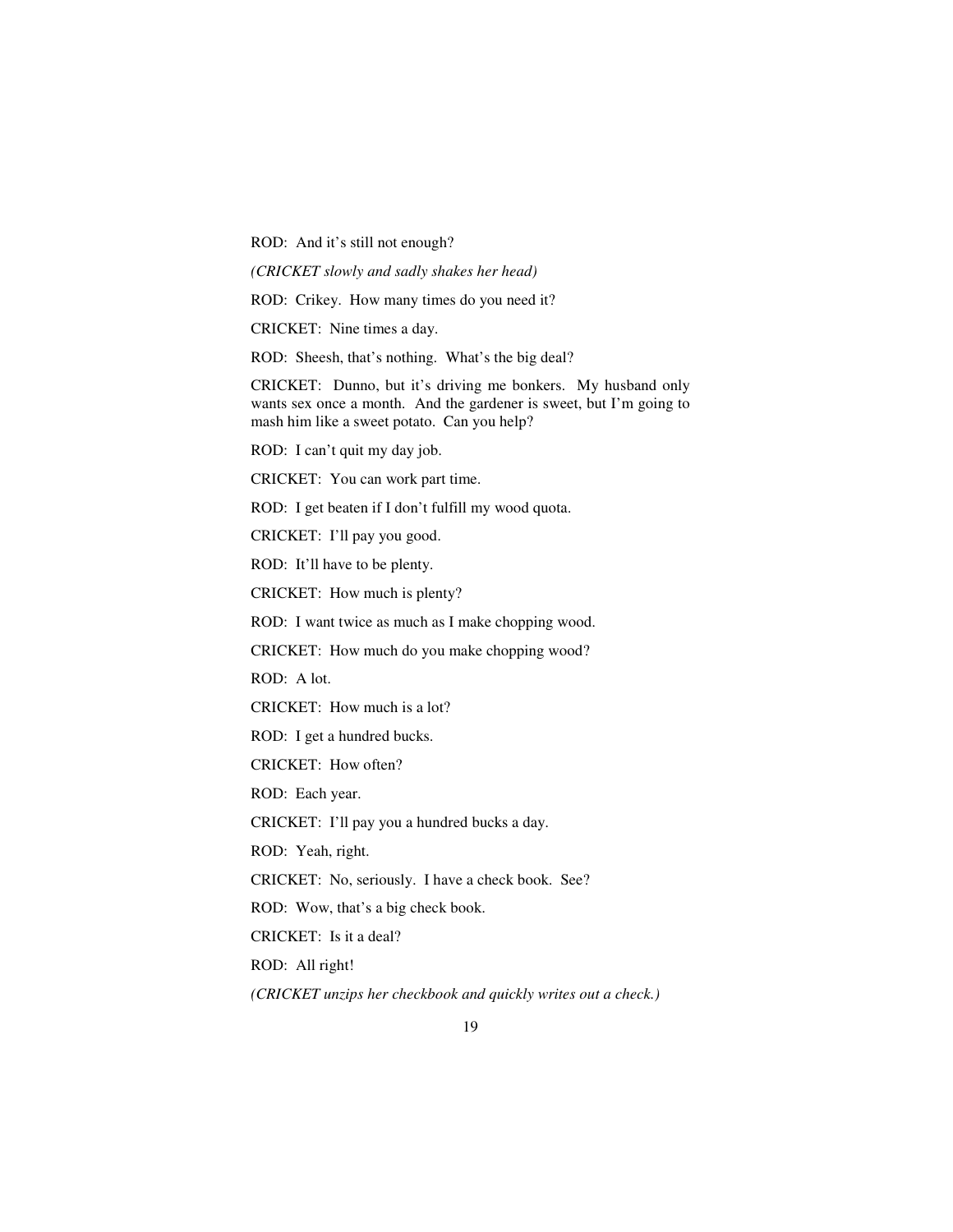CRICKET: What's your name, anyway?

ROD: They call me Big Thick Rod.

*(SHE stops and glances up at him.)* 

CRICKET: "Big Thick Rod"? Is that like calling a big fat guy "Tiny"?

ROD: It's like calling a big fat guy "Big Fatso".

CRICKET: Oh. Perfect.

*(SHE finishes writing out the check, rips it out of the book, and hands it to him.)* 

CRICKET: The address is on the check. See you tonight.

*(SHE gives him a kiss on the cheek and exits. Crossfade.)* 

**SCENE 6** 

*(The bedroom. CRICKET is brushing her hair. Elmer is reading a deposition. He puts it down.)* 

ELMER: *(to audience)* Our bedroom. A week later.

*(HE picks it back up.)* 

*ELMER: (to CRICKET)* You're spending too much money on sex.

*(CRICKET jumps guiltily, then stops brushing her hair.)* 

CRICKET: I don't know what you're talking about. I'm not spending any money on sex.

ELMER: Oh yeah? I've seen the check stubs. Who exactly is "Big Thick Rod", then?

CRICKET: Well...I have been spending...a little money...on gardening...tools.

ELMER: *(Putting down his deposition)* That's what I'm talking about! Our gardening bill is outrageous. We only have one rose bush. You'd think we were living in Versailles.

CRICKET: Why are you complaining, Elmer? You're rolling in money.

ELMER: That's not the point. I refuse to pay someone to have sex with my wife. It's un-American. Use a vibrator.